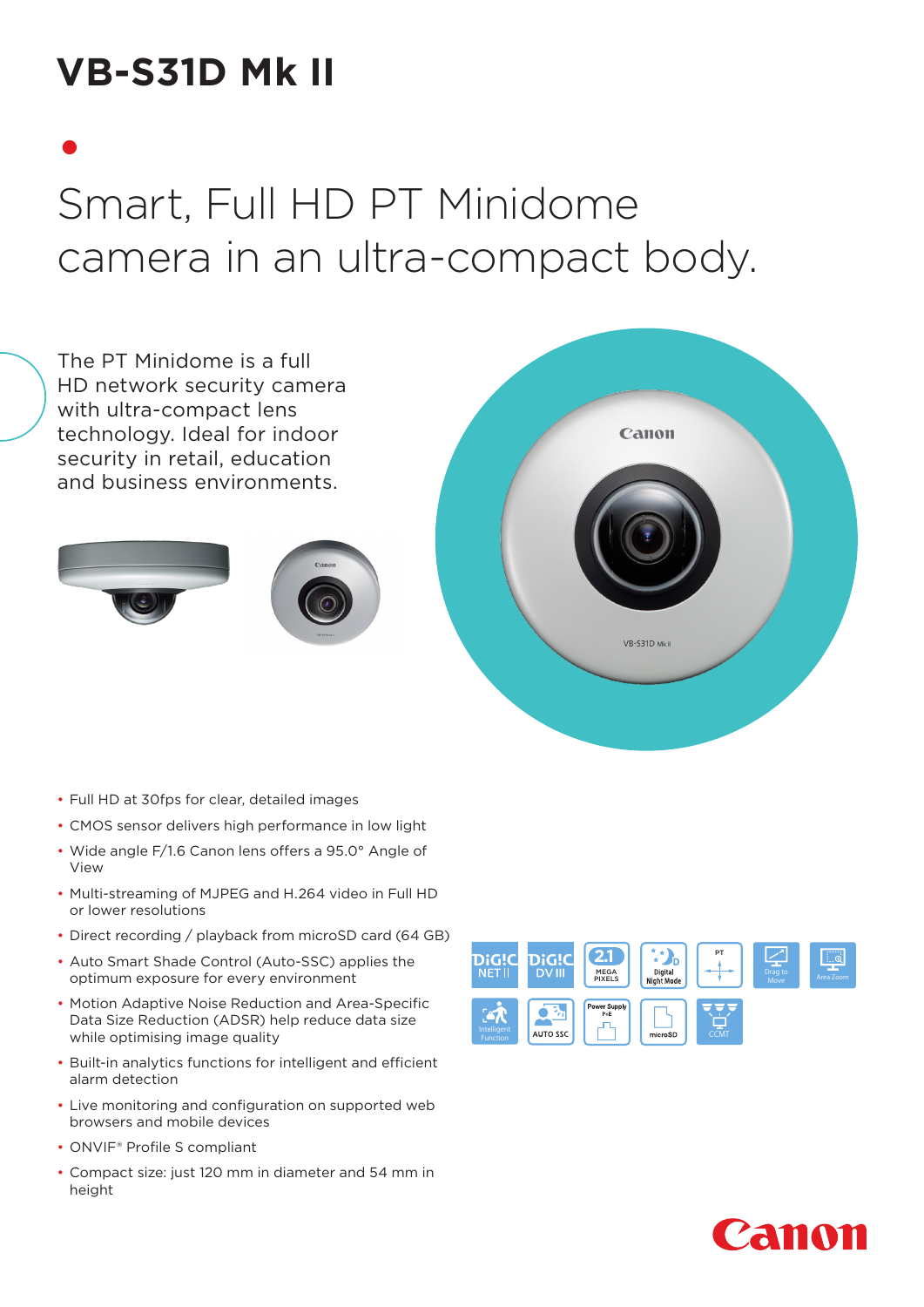## **Technical Specifications**



| <b>CAMERA</b>                                    |                                                                                                                                                                                                                                                                                                                                                                                                                                                                  |  |  |  |  |  |
|--------------------------------------------------|------------------------------------------------------------------------------------------------------------------------------------------------------------------------------------------------------------------------------------------------------------------------------------------------------------------------------------------------------------------------------------------------------------------------------------------------------------------|--|--|--|--|--|
| <b>Image Sensor</b>                              | 1/3 type CMOS (primary colour filter)                                                                                                                                                                                                                                                                                                                                                                                                                            |  |  |  |  |  |
| <b>Number of Effective Pixels</b>                | Approx. 2.1 million pixels                                                                                                                                                                                                                                                                                                                                                                                                                                       |  |  |  |  |  |
| <b>Scanning Method</b>                           | Progressive                                                                                                                                                                                                                                                                                                                                                                                                                                                      |  |  |  |  |  |
| Lens                                             | Fixed focal length lens (4x digital zoom)                                                                                                                                                                                                                                                                                                                                                                                                                        |  |  |  |  |  |
| <b>Focal Length</b>                              | $2.7$ mm                                                                                                                                                                                                                                                                                                                                                                                                                                                         |  |  |  |  |  |
| F-number                                         | F1.6                                                                                                                                                                                                                                                                                                                                                                                                                                                             |  |  |  |  |  |
| <b>Viewing Angle</b>                             | For 16:9 aspect ratios: Horizontal: 95.0°<br>Vertical: 60.0°                                                                                                                                                                                                                                                                                                                                                                                                     |  |  |  |  |  |
|                                                  | For 4:3 aspect ratios: Horizontal: 76.0°<br>Vertical: 60.0°                                                                                                                                                                                                                                                                                                                                                                                                      |  |  |  |  |  |
| Day / Night Switch                               | Auto / Day Mode / Night Mode                                                                                                                                                                                                                                                                                                                                                                                                                                     |  |  |  |  |  |
| Min. Subject Illumination                        | Day Mode (colour):<br>0.45 lux (F1.6, shutter speed 1/30 sec., SSC off, 50IRE)<br>Night Mode (monochrome):<br>0.25 lux (F1.6, shutter speed 1/30 sec., SSC off, 50IRE)                                                                                                                                                                                                                                                                                           |  |  |  |  |  |
| <b>Shooting Distance (from front</b><br>of lens) | 0.5 m (1.6 ft.) - infinity                                                                                                                                                                                                                                                                                                                                                                                                                                       |  |  |  |  |  |
| <b>Shutter Speed</b>                             | 1, 1/2, 1/4, 1/8, 1/15, 1/30, 1/50, 1/60, 1/100, 1/120, 1/250, 1/500,                                                                                                                                                                                                                                                                                                                                                                                            |  |  |  |  |  |
|                                                  | 1/1000, 1/2000, 1/4000, 1/8000, 1/10000, 1/16000 sec.                                                                                                                                                                                                                                                                                                                                                                                                            |  |  |  |  |  |
| <b>Exposure</b>                                  | Auto / Auto (Flickerless) / Auto (Flickerless2) / Auto (Shutter-<br>priority AE)/Manual                                                                                                                                                                                                                                                                                                                                                                          |  |  |  |  |  |
| <b>White Balance</b>                             | Auto/Manual<br>Daylight Fluorescent/White Fluorescent/Warm Fluorescent/<br>Mercury Lamp/Sodium Lamp/Halogen Lamp<br>Manual: One-shot WB/R Gain/B Gain                                                                                                                                                                                                                                                                                                            |  |  |  |  |  |
| <b>Metering Mode</b>                             | Center-Weighted / Average / Spot                                                                                                                                                                                                                                                                                                                                                                                                                                 |  |  |  |  |  |
| <b>Exposure Compensation</b>                     | 9 levels                                                                                                                                                                                                                                                                                                                                                                                                                                                         |  |  |  |  |  |
| <b>Smart Shade Control</b>                       | Auto / Manual / Disable<br>Auto: 3 levels<br>Manual: 7 levels                                                                                                                                                                                                                                                                                                                                                                                                    |  |  |  |  |  |
| <b>Haze Compensation</b>                         | Auto / Manual / Disable<br>Auto: 3 levels<br>Manual: 7 levels                                                                                                                                                                                                                                                                                                                                                                                                    |  |  |  |  |  |
| <b>AGC Limit</b>                                 | 6 levels                                                                                                                                                                                                                                                                                                                                                                                                                                                         |  |  |  |  |  |
| <b>Motion-Adaptive NR (Noise</b><br>Reduction)   | Available                                                                                                                                                                                                                                                                                                                                                                                                                                                        |  |  |  |  |  |
| Pan Angle Range                                  | 350° (±175°)                                                                                                                                                                                                                                                                                                                                                                                                                                                     |  |  |  |  |  |
| <b>Tilt Angle Range</b>                          | 90° (ceiling-mounted position: -90° - 0°)<br>- When the horizontal direction of the camera is 0°                                                                                                                                                                                                                                                                                                                                                                 |  |  |  |  |  |
| <b>Moving Speed</b>                              | Pan: Max. 120°/sec., Tilt: Max. 120°/sec.                                                                                                                                                                                                                                                                                                                                                                                                                        |  |  |  |  |  |
| <b>SERVER</b>                                    |                                                                                                                                                                                                                                                                                                                                                                                                                                                                  |  |  |  |  |  |
| <b>Video Compression Method</b>                  | JPEG, H.264                                                                                                                                                                                                                                                                                                                                                                                                                                                      |  |  |  |  |  |
| Video Size                                       | JPEG, H.264: 1920 x 1080, 960 x 540, 480 x 270<br>1280 x 720, 640 x 360, 320 x 180<br>1280 x 960, 640 x 480, 320 x 240                                                                                                                                                                                                                                                                                                                                           |  |  |  |  |  |
| <b>Video Quality</b>                             | JPEG, H.264: 10 levels                                                                                                                                                                                                                                                                                                                                                                                                                                           |  |  |  |  |  |
| <b>Frame Rate</b>                                | JPEG: 0.1 - 30 fps<br>H.264: 1/2/3/5/6/10/15/30 fps<br>- Values represent streaming performance from the camera.<br>- The frame rate may be reduced due to Viewer PC's specs, the number of clients accessing<br>at the same time, network loads, video quality setting, type or movement of the subject<br>or other reasons.                                                                                                                                    |  |  |  |  |  |
| Max. Frame Rate                                  | When streaming JPEG, H.264 (1920 x 1080): 30 fps<br>When used in the following combinations:<br>When streaming H.264(1) (1920 x 1080) and H.264(2) (all sizes) simultaneously: 15 fps<br>When streaming H.264(1) (all sizes) and H.264(2) (1920 x 1080) simultaneously: 15 fps<br>When streaming H.264(1) (1280 x 960) and H.264(2) (1280 x 960) simultaneously: 15 fps<br>When streaming H.264(1) (1280 x 720) and H.264(2) (1280 x 720) simultaneously: 15 fps |  |  |  |  |  |
| <b>I-Frame Interval</b>                          | 0.5/1/1.5/2/3/4/5 sec.                                                                                                                                                                                                                                                                                                                                                                                                                                           |  |  |  |  |  |
| <b>Simultaneous Client Access</b>                | Max. 30 Clients + 1 Admin Client<br>- H.264: Max. 10 Clients                                                                                                                                                                                                                                                                                                                                                                                                     |  |  |  |  |  |

### Dimensions



canon.com Canon Europe canon-europe.com English edition **©** Canon Europa N.V.,2018

|                                                                 | Target Bit Rate:<br>64/128/256/384/512/768/1024/1536/2048/3072/4096/6144/8<br>192/10240/12288/14336/16384 kbps                                                                                                                                                                             |  |  |  |  |
|-----------------------------------------------------------------|--------------------------------------------------------------------------------------------------------------------------------------------------------------------------------------------------------------------------------------------------------------------------------------------|--|--|--|--|
| <b>ADSR: Area-specific Data</b><br><b>Size Reduction</b>        | Number of Specified Areas: Max. 8 areas<br>Data Size Reduction Level: 3 levels                                                                                                                                                                                                             |  |  |  |  |
| <b>Encrypted Communications</b>                                 | SSL / TLS, IPsec (Auto Key Exchange / Manual)                                                                                                                                                                                                                                              |  |  |  |  |
| <b>IEEE 802.1X</b>                                              | EAP-MD5, EAP-TLS, EAP-TTLS, EAP-PEAP                                                                                                                                                                                                                                                       |  |  |  |  |
| Protocol                                                        | IPv4, IPv6, TCP/IP, UDP, HTTP, FTP, SNMPv1/v2c/v3 (MIB2),<br>DHCP, DNS, AutoIP, mDNS, ARP, ICMP, POP3, NTP, SMTP,<br>RTP/RTCP, RTSP, SSL/TLS, IPsec, ONVIF, WV-HTTP (Canon<br>proprietary)                                                                                                 |  |  |  |  |
| <b>ONVIF Profile</b>                                            | Profile-S                                                                                                                                                                                                                                                                                  |  |  |  |  |
| <b>Audio Compression Method</b>                                 | G.711 µ-law (64 kbps)                                                                                                                                                                                                                                                                      |  |  |  |  |
| <b>Audio Communication</b><br>Method                            | Audio Reception Only                                                                                                                                                                                                                                                                       |  |  |  |  |
| <b>Privacy Mask</b>                                             | Number of registration: Max. 8 places, Number of mask colours: 1<br>(select from 9 colours)                                                                                                                                                                                                |  |  |  |  |
| <b>View Restriction</b>                                         | Available                                                                                                                                                                                                                                                                                  |  |  |  |  |
| <b>Preset</b>                                                   | Number of registers: Max. 64 positions (+Home Position)                                                                                                                                                                                                                                    |  |  |  |  |
| <b>Intelligent Function</b>                                     | Video:<br>Moving Object Detection, Abandoned Object Detection,<br>Removed Object Detection, Camera Tampering Detection,<br>Passing Detection, Intrusion Detection<br>Detection Settings: Max. 15<br>Non-detection Area Settings: Available<br>Audio:<br>Volume Detection, Scream Detection |  |  |  |  |
| <b>Event Trigger Type</b>                                       | External Device Input, Intelligent Function (Video), Intelligent<br>Function (Audio), Timer, Day/Night Mode Switching<br>Number of Linked Events: 2<br>Linked Event Conditions: OR, AND (whether or not there is a<br>sequence to events)                                                  |  |  |  |  |
| Image Upload                                                    | FTP / HTTP / SMTP (e-mail)                                                                                                                                                                                                                                                                 |  |  |  |  |
| <b>Event Notification</b>                                       | HTTP / SMTP (e-mail)                                                                                                                                                                                                                                                                       |  |  |  |  |
| <b>On-Screen Display</b>                                        | Available (English only)<br>- The following languages require the use of the On-Screen<br>Display Assist Tool.<br>German/Spanish/French/Italian/Polish/Russian/Turkish/<br>Korean/Chinese (Simplified) /Japanese                                                                           |  |  |  |  |
| <b>Daylight Saving Time</b>                                     | Available                                                                                                                                                                                                                                                                                  |  |  |  |  |
| <b>APPLICATION</b>                                              |                                                                                                                                                                                                                                                                                            |  |  |  |  |
| Viewer                                                          | Camera Viewer<br>Mobile Camera Viewer                                                                                                                                                                                                                                                      |  |  |  |  |
|                                                                 | Camera Management Tool<br>Recorded Video Utility<br>On-Screen Display Assist Tool                                                                                                                                                                                                          |  |  |  |  |
| <b>Camera software</b>                                          |                                                                                                                                                                                                                                                                                            |  |  |  |  |
| Language                                                        | German/English/Spanish/French/Italian/Polish/Russian/                                                                                                                                                                                                                                      |  |  |  |  |
| <b>INTERFACE</b>                                                | Turkish/Thai/Korean/Chinese (Simplified) /Japanese                                                                                                                                                                                                                                         |  |  |  |  |
| <b>Network Terminal</b>                                         | LAN x 1 (RJ45, 100Base-TX (auto / full-duplex / half-duplex))                                                                                                                                                                                                                              |  |  |  |  |
| <b>Audio Input Terminal</b><br>(common for LINE IN &<br>MIC IN) | Φ3.5 mm (Φ0.14 in.) mini-jack connector (monaural)<br>LINE IN (connect to an amplifier microphone) or MIC IN (connect<br>to a microphone w/o amplifier)<br>- Switch LINE IN/MIC IN in the Setting Page.                                                                                    |  |  |  |  |
| <b>External Device I/O Terminal</b>                             | Input $x$ 1, Output $x$ 1                                                                                                                                                                                                                                                                  |  |  |  |  |
| <b>Memory Card</b>                                              | microSD Memory Card, microSDHC Memory Card, microSDXC<br>Memory Card Compatible.<br>Frame Rate: Max. 1 fps (JPEG)<br>Plax. 30 Tps                                                                                                                                                          |  |  |  |  |
| <b>OTHER</b>                                                    |                                                                                                                                                                                                                                                                                            |  |  |  |  |
| <b>Operating Environment</b>                                    | Temperature: -10°C - +50°C (+14°F - +122°F)<br>Humidity: 5% - 85% (without condensation)                                                                                                                                                                                                   |  |  |  |  |
| <b>Power Supply</b>                                             | PoE: PoE power supply via LAN connector (IEEE802.3at Type1<br>compliant)                                                                                                                                                                                                                   |  |  |  |  |
| <b>Power Consumption</b>                                        | Max. 7.6 W<br>- Class 0 power sourcing equipment (requests 15.4 W)                                                                                                                                                                                                                         |  |  |  |  |
| <b>Dimensions</b>                                               | (Φ x H) Φ120 x 54 mm (Φ4.72 x 2.13 in.)<br>- excluding projections                                                                                                                                                                                                                         |  |  |  |  |
| Weight                                                          | Approx. 270 g (9.6 oz.)                                                                                                                                                                                                                                                                    |  |  |  |  |
| <b>International Standard</b>                                   | EN55032 Class B, FCC part15 subpart B Class B, ICES-003 Class<br>B, VCCI Class B, RCM AS/NZS EN55032 Class B, CNS13438 Class<br>B, EN55024, EN50581<br>.                                                                                                                                   |  |  |  |  |

All data is based on Canon standard testing methods except where indicated.<br>Subject to change without notice.<br>™ and \*: All company and / or product names are trademarks and / or registered trademarks<br>of their respective ma